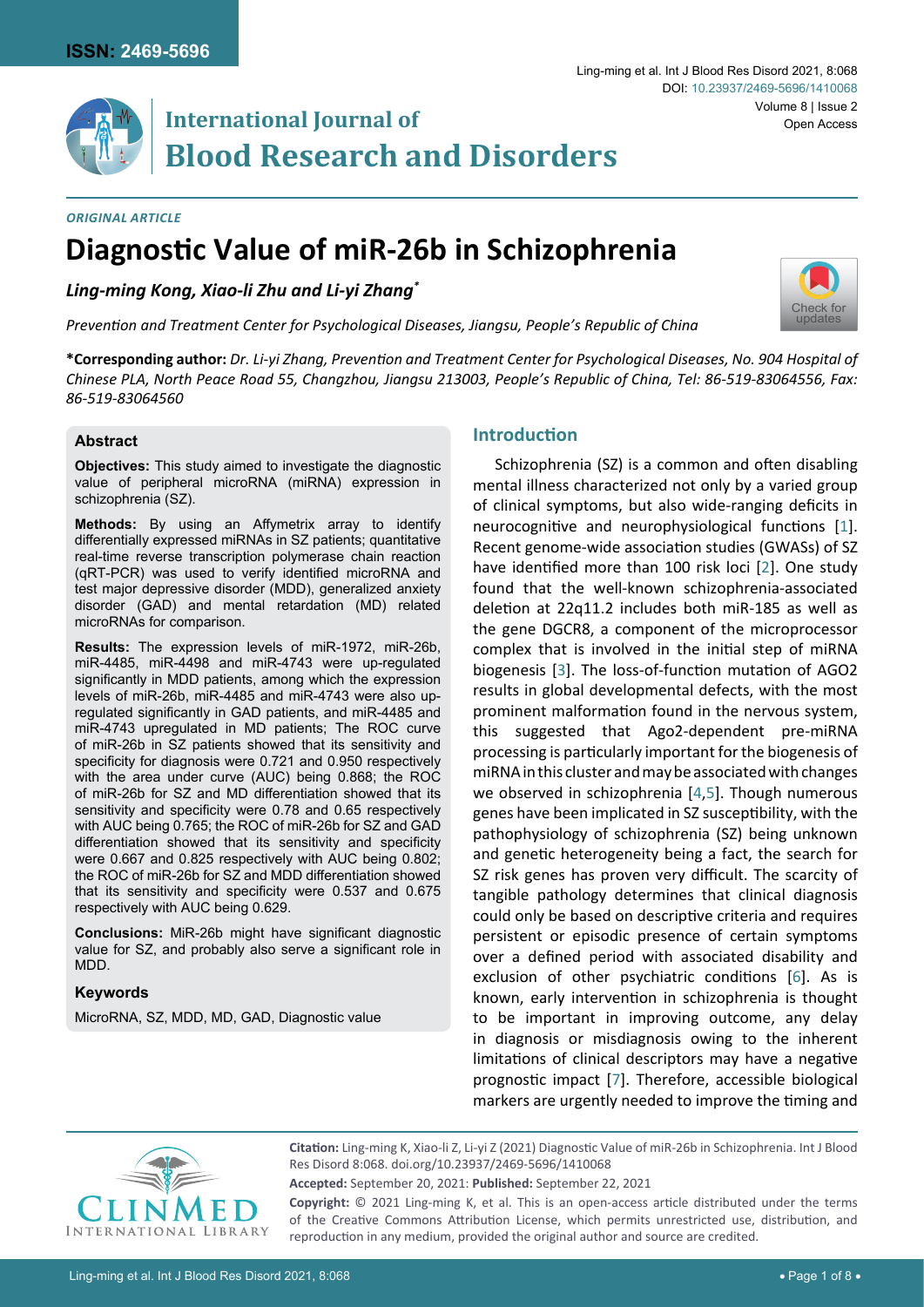accuracy of diagnosis, and identify individuals at very high risk of schizophrenia.

MicroRNAs (miRNAs), small RNAs approximately 19- 23 nucleotides long, with complementarity to specific regions in messenger RNAs (mRNAs), are key regulators of gene expression via binding of miRNAs to target mRNAs triggers the cleavage, translational repression, or deadenylation of these targets, miRNAs regulate gene expression at the post-transcriptional level and are important for coordinating nervous system development and neuronal function in the mature brain [[8](#page-7-1),[9\]](#page-7-2). It has been increasingly accepted that a link between altered miRNAs and risk of neuropsychiatric disorders has been established. Recent work and our previous studies have revealed that abnormal levels of miRNAs are present in the brains of patients with neuropsychiatric disorders, such as schizophrenia [[10](#page-7-3)], major depressive disorder (MDD) [[11](#page-7-4)], mental retardation (MD) [[12](#page-7-5)] and generalized anxiety disorder (GAD) [\[13\]](#page-7-6). Not many studies on association between miRNA expression and GAD or mental MD were found until now. It was generally argued that environmental and genetic factors all contribute to its development, genetic factor in particular, we can say that miRNAs are likely to be pleiotropic and may contribute to susceptibility to neuropsychiatric disorders.

In this study, we selected 5 miRNAs identified in MDD for testing in SZ, GAD and MD patients, in an effort to identify certain miRNA(s) as biomarker for psychotic diseases.

## **Materials and Methods**

### **Participants**

All individuals recruited in the study were provided with written informed consent. The study was approved by local Institutional Review Boards. Between Aug. 2018 and Jun. 2020, 40 SZ patients (19 male and 21 female), aged from 15 to 63 with an average age of 30.98 + 12.96, 81 MDD patients (33 male and 48 female), aged from 15 to 68 with an average age of  $33.62 \pm 15.17$ , 30 GAD patients (7 male and 23 female), aged from 11 to 80 with an average age of  $46.60 \pm 14.55$ , 25 male MD patients, aged from 9 to 26 with an average age of 16.44  $\pm$  4.46, fulfilling the criteria as defined by the Diagnostic and Statistical Manual 5th edition (DSM-V), were prospectively recruited from No. 904 Hospital of PLA. Clinical diagnoses of the patients were made by at least two consultant psychiatrists, and the diagnoses were further confirmed by an additional experienced clinical psychiatrist. All SZ, MDD and GAD patients were first visitors to the clinics and prior to any clinical treatment, or in the absence of antipsychotics within at least three months. No patient had history of severe medical diseases, other psychiatric disorders, structural brain disorders, mental retardation, unstable psychiatric features and movement disorders. Also, patients who

had brain injury causing traumatic amnesia longer than 24 hours and who received blood transfusion within a month or electroconvulsive therapy within 6 months, were excluded from the study. All MD patients had IQ score below 70, less than 8 for those below 16-years-old by Children Adaptive Capacity Scale, and more than 7 for those above 16 years old by Adult Intellectually Disability Assessment Scale. All the following medical conditions are ruled out for MD patients, including perinatal brain injury, perinatal cerebral anoxia, ischemia, infection and trauma, karyotype abnormalities, Genetic metabolic diseases, Hereditary neurodegenerative disorders, fragile X syndrome, maternal alcoholism and drug addiction during pregnancy, and any other psychiatric or medical disorders.

In addition, 43 healthy controls for SZ (20 male and 23 female), aged from 16 to 64 with an average age of 29.40 + 12.49, 46 healthy controls for MDD (20 male and 26 female), aged from 15 to 68 with an average age of  $32.59 \pm 14.79$ , and 30 healthy controls for GAD (8 male and 22 female), aged from 21 to 71 with an average age of 46.43  $\pm$  13.03, without any family history of other major psychiatric disorders within the last three generations were recruited. Similarly, all healthy controls were without any history of blood transfusion or severe traumatic event within a month. Another 25 male healthy controls for MD, aged from 7 to 26 (20  $\pm$ 6), were also recruited.

### **Blood collection and RNA extraction**

Whole blood (5 ml) was collected from each subject using EDTA anticoagulant tube and processed within 3 hours. The plasma was separated by centrifugation, then transferred into fresh RNase/DNase-free 2 ml microcentrifuge tube, and stored at -80 °C until use. Total RNAs were isolated from the plasma with the mirVana<sup>™</sup> PARISTM Kit (Applied Biosystems, p/nAM1556). The RNA concentration and quality was measured with a NanoDrop ND-2100 spectrophotometer (Thermo Scientific). The RNA integrity was assessed using Agilent 2100 (Agilent Technologies). To ensure a robust analysis for the following procedures, samples with an RNA integrity number (RIN) inferior to 8 were excluded.

## **MiRNA microarray expression profiling**

RNA samples from three SZ, MDD, GAD and MD patients and three corresponding controls were used for miRNA microarray profiling. MiRNA expression was measured by Affymetrix miRNA 3.0 array (Affymetrix, Santa Clara, CA, USA) containing probes for a total of 723 human miRNAs. The sample labeling, microarray hybridization and washing were performed based on the manufacturer's standard protocols. Briefly, total RNA were tailed with Poly A and then labeled with Biotin. Afterwards, the labeled RNAs were hybridized onto the microarray. Having washed and stained the slides, the arrays were scanned by the Affymetrix Scanner 3000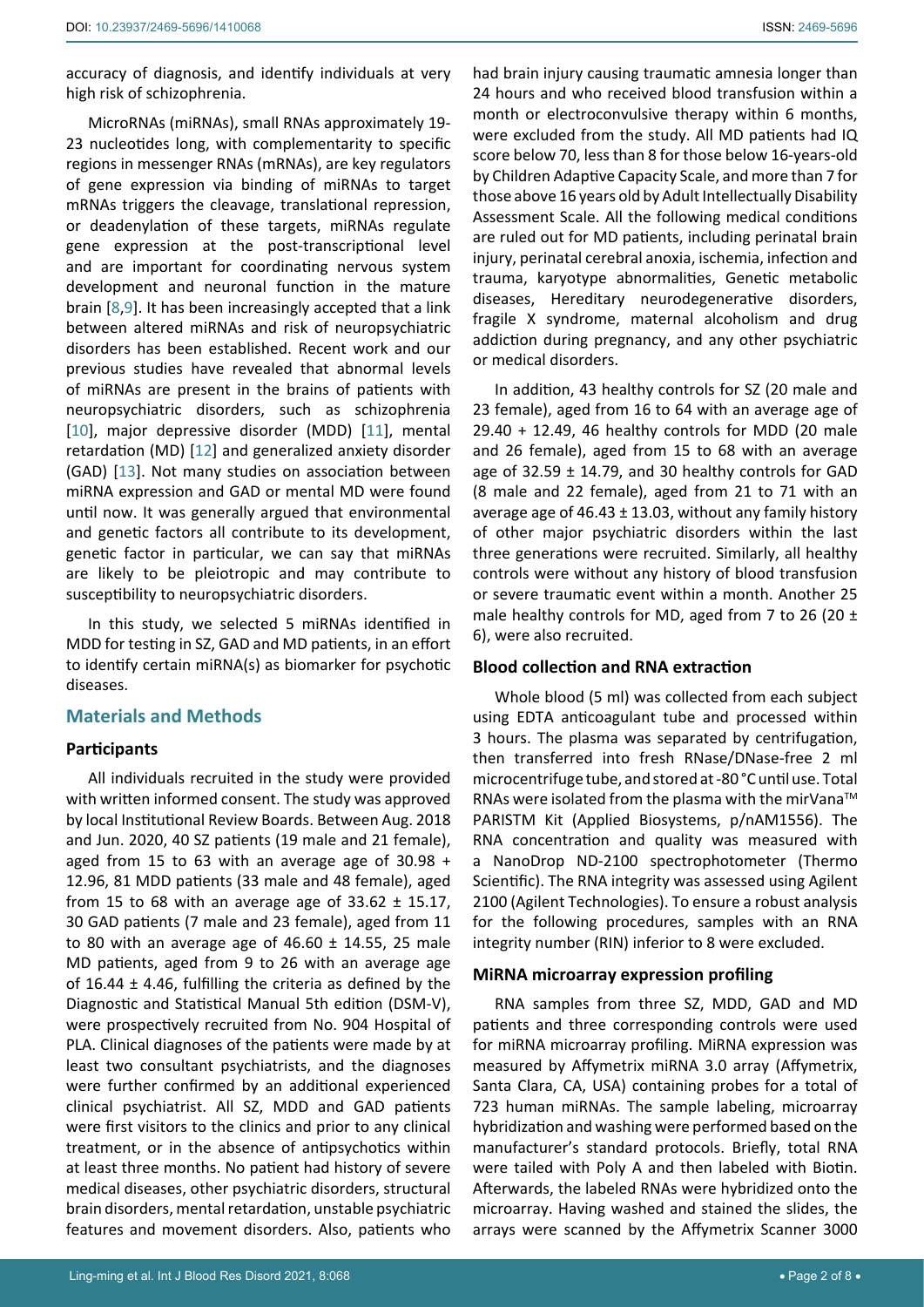(Affymetrix). The scanned images were analyzed using Expression Console software (version1.3.1, Affymetrix).

## **Real-time quantitative reverse-transcription PCR (qRT-PCR)**

According to microarray results, the significantly differentially expressed miRNAs from SZ, MDD, GAD and MD patients were chosen for further validation with real-time quantitative reverse transcription polymerase chain reaction (qRT-PCR). Total RNAs were extracted from the purified plasma using mirVana<sup>TM</sup> PARISTM Kit (Applied Biosystems, p/nAM1556) for quantitative detection of miRNA. Complementary DNA was synthesized using the Reverse Transcription TaqMan MicroRNA Reverse Transcription Kit and miRNA-specific stemloop primers (Applied Biosystems, inc., USA, P/N: 4366596) according to the manufacturer's instructions. The RT reaction consisted of 5  $\mu$ L of total RNA (~10 ng), 0.15 μL dNTPs with dTTP (100 mM), 1.00 μL multiscribe RT enzyme (50 U/ul), 1.5 μL 10 × RT Buffer, 0.19 μL RNase Inhibitor (20 U/μL), 4.16 μL nuclease-free water, 3 μL 5 × RT primer, in a total volume of 15 μL. Reactions were performed using the following conditions: 16 °C for 30 min, 42 °C for 30 min, 85 °C for 5 min, and held at 4 °C. Real-time PCR reactions were performed using Applied Biosystems 7900HT Real-Time PCR System (Applied Biosystems, Inc., USA), with 10 μL PCR reaction mixture that included 2 μL of the cDNA, 5 μL of  $2 \times$  TaqMan Universal PCR Master Mix II (Applied Biosystems, Inc.), 0.5 μL of 20  $\times$  miRNA-specific PCR primer/probe mix (Applied Biosystems, inc.) and 2.5 μL of nuclease-free water. PCR reactions in a 384-well plate were run at 95 °C for 10 min, followed by 40 cycles of 95 °C for 15 s, 60 °C for 1 min. Each sample was run in triplicate for analysis. The 5  $\times$  RT primers (miRNA-specific stemloop primers) and 20 × miRNA-specific PCR primer/ probe mix were supplied by the TaqMan MicroRNA Assays (Applied Biosystems, Inc.) based on the miRNA sequences obtained from the miRBase database. Data were collected using the SDS 2.3 software (Applied Biosystems, Inc.). After normalized to RNU48, the expression levels of miRNAs were calculated using the 2-ΔΔCt method.

#### **Measuring instruments**

At least 3 specialists were assigned to test MD patient group with chinese wechsler intelligence scale for children (C-WISC) and children adaptive capacity scale (CACS). All testing staff was trained collectively for unified standard. C-WISC, developed by Gong, is applicable for children intelligence assessment aged from 6 to 16, including language and operation subscales. Reliability and validity of this scale have been verified strictly, meeting psychometric requirements. Chinese wechsler intelligence scale for adult (C-WISA) was used to assess adults' intelligence. On the other hand, CACS, developed by Zuo, is applicable for children adaptive behavior assessment aged from 6 months to 15 years, covering 6 aspects including independent living, kinetic capacity, homework handling capacity, social interaction, collective activity and self-management. Reliability and validity of this scale also have been verified strictly, meeting psychometric requirements. Adult rating scale for mental disability (ARSMD) was used to assess social function impairment for adults.

### **Statistical analysis**

Wilcoxon rank sum test was used to compare the expression levels of miRNA between all patient groups and healthy control groups. ROC curve was established to test the sensitivity and specificity of certain miRNA as diagnosis biomarker for psychiatric diseases. All data were processed by SPSS v17.0 (Chicago, IL, USA). P < 0.05 was considered statistically significant.

### **Results**

## **Comparison of miRNA expression between MDD patient group and its control group**

Wilcoxon rank sum test was used to compare the 10 miRNA expression levels between MDD patient group and control group. The results demonstrated that compared with control group, the expression levels of 5 miRNAs, including miR-26b, miR-4743, miR-4498, miR-4485 and miR-1972 were significantly down-regulated (Table 1).

| miRNA      | MDD Group $(n = 81)$ | Control Group ( $n = 46$ ) | z        | P     |
|------------|----------------------|----------------------------|----------|-------|
| miRNA-26b  | $-0.9409$            | 0.7232                     | $-2.332$ | 0.020 |
| miRNA-4743 | 7.4664               | 10.2025                    | $-2.297$ | 0.022 |
| miRNA-4498 | 7.3455               | 9.6424                     | $-2.267$ | 0.023 |
| miRNA-4485 | 3.3882               | 5.6733                     | $-2.097$ | 0.036 |
| miRNA-1972 | 3.3716               | 5.2926                     | $-2.001$ | 0.045 |
| miRNA-874  | 5.6383               | 8.18605                    | -1.841   | 0.066 |
| miRNA-146b | $-1.6396$            | $-0.46325$                 | $-1.811$ | 0.070 |
| miRNA-29b  | 5.6122               | 6.9425                     | $-1.57$  | 0.116 |
| miRNA-338  | 8.4887               | 10.3255                    | $-1.274$ | 0.203 |

**Table 1:** Comparison of miRNA expression between MDD Group and its control group (ΔCT median).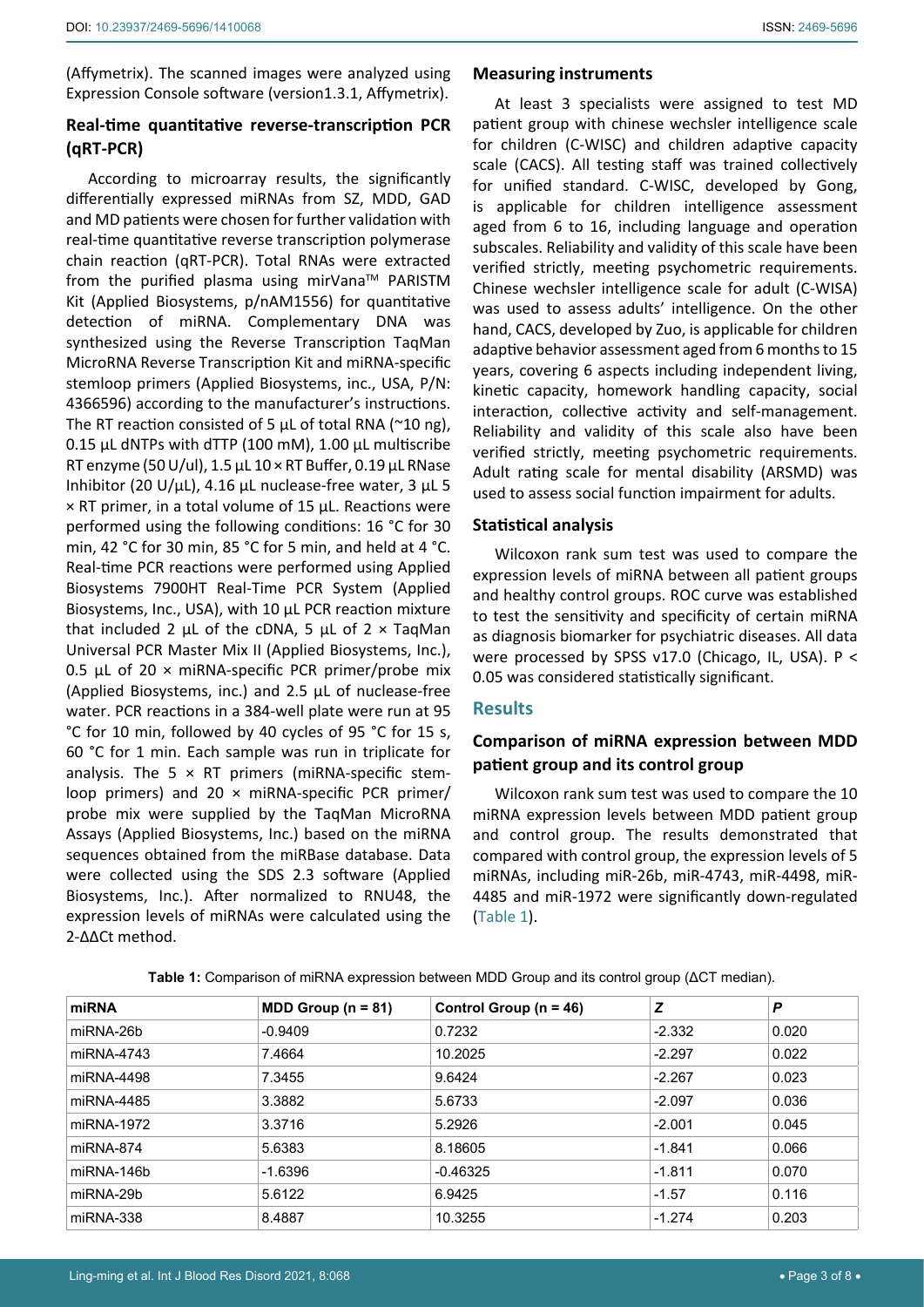**Table 2:** Comparison of MDD related miRNA expression between SZ Group and its control group (ΔCT median).

| miRNA      | SZ Group ( $n = 40$ ) | Control Group ( $n = 43$ ) | Ζ        | P     |
|------------|-----------------------|----------------------------|----------|-------|
| miRNA-26b  | $-1.7324$             | 1.6635                     | $-4.368$ | 0.000 |
| miRNA-4743 | 8.7576                | 13.0181                    | -4.395   | 0.000 |
| miRNA-4498 | 8.6966                | 12.1862                    | $-3.898$ | 0.000 |
| miRNA-4485 | 2.5384                | 6.4198                     | $-4.516$ | 0.000 |
| miRNA-1972 | 4.0504                | 6.9908                     | $-3.992$ | 0.000 |

**Table 3:** Comparison of miRNA expression between MD Group and its control group (ΔCT median).

| miRNA      | $\mathsf{MD}$ Group C (n = 25) | Control Group (n = 25) |          |       |
|------------|--------------------------------|------------------------|----------|-------|
| miRNA-4743 | 9.4921                         | 12.6681                | $-2.301$ | 0.021 |
| miRNA-4485 | 5.5930                         | 7.6713                 | $-2.085$ | 0.037 |
| miRNA-26b  | 0.8181                         | 0.6509                 | $-0.498$ | 0.619 |

**Table 4:** Comparison of miRNA expression between GAD Group and its control group (ΔCT median).

| miRNA      | GAD Group D(n=30) | Control Group(n=30) |          | Е     |
|------------|-------------------|---------------------|----------|-------|
| miRNA-4743 | 12.037            | 13.766              | $-2.898$ | 0.004 |
| miRNA-4485 | 5.910             | 8.542               | $-4.095$ | 0.000 |
| miRNA-26b  | 0.574             | 1.736               | $-2.957$ | 0.003 |

# **Comparison of MDD related miRNA expression between SZ patient group and its control group**

Wilcoxon rank sum test was used to compare the 5 MDD related miRNA expression levels between SZ patient group and its control group. The results demonstrated that compared with control group, the expression levels of 5 miRNAs, including miR-26b, miR-4743, miR-4498, miR-4485 and miR-1972 were significantly down-regulated (Table 2).

# **Comparison of miRNA expression between MD patient group and its control group**

Wilcoxon rank sum test was used to compare the 3 miRNAs (miR-26b, miR-4743 and miR-4485) expression levels between MD patient group and its control group. The results demonstrated that compared with control group, the expression levels of miR-4743 and miR-4485 were significantly down-regulated (Table 3).

## **Comparison of miRNA expression between GAD patient group and its control group**

Wilcoxon rank sum test was used to compare the 3 miRNAs (miR-26b, miR-4743 and miR-4485) expression levels between GAD patient group and its control group. The results demonstrated that compared with control group, the expression levels of all three miRNAs were significantly down-regulated (Table 4).

# **ROC curve of miR-26b expression for SZ patient group and control group differentiation**

ROC curve was established by using the down-

regulation of miR-26b in SZ patients as testing variable and the normal expression of miR-26b in control group as state variables. The results revealed that downregulation of miR-26b had significant diagnostic value of SZ (Figure 1, AUC =  $0.868$ , P =  $0.000$ ) with critical value, sensitivity and specificity being 0.671, 0.721 and 0.950 respectively. These results indicate that using miR-26b with expression above 0.671 as diagnostic standard for SZ has a sensitivity of 72.1% and a specificity of 95.0% (Figure 1).

## **ROC curve of miR-26b expression for SZ patient and MD patient differentiation**

ROC curve was also established by using the expression of miR-26b in MD patients as testing variable and the expression of miR-26b in SZ patients as state variables. The results revealed that the differential expression of miR-26b had significant value in differentiating between SZ and MD (Figure 2, AUC = 0.765, P = 0.000) with critical value, sensitivity and specificity being 0.455, 0.780 and 0.650 respectively.

# **ROC curve of miR-26b expression for SZ patient and GAD patient differentiation**

ROC curve was also established by using the expression of miR-26b in GAD patients as testing variable and the expression of miR-26b in SZ patients as state variables. The results revealed that the differential expression of miR-26b had significant value in differentiating between SZ and GAD (Figure 3, AUC  $= 0.802$ , P = 0.000) with critical value, sensitivity and specificity being 0.455, 0.667 and 0.825 respectively.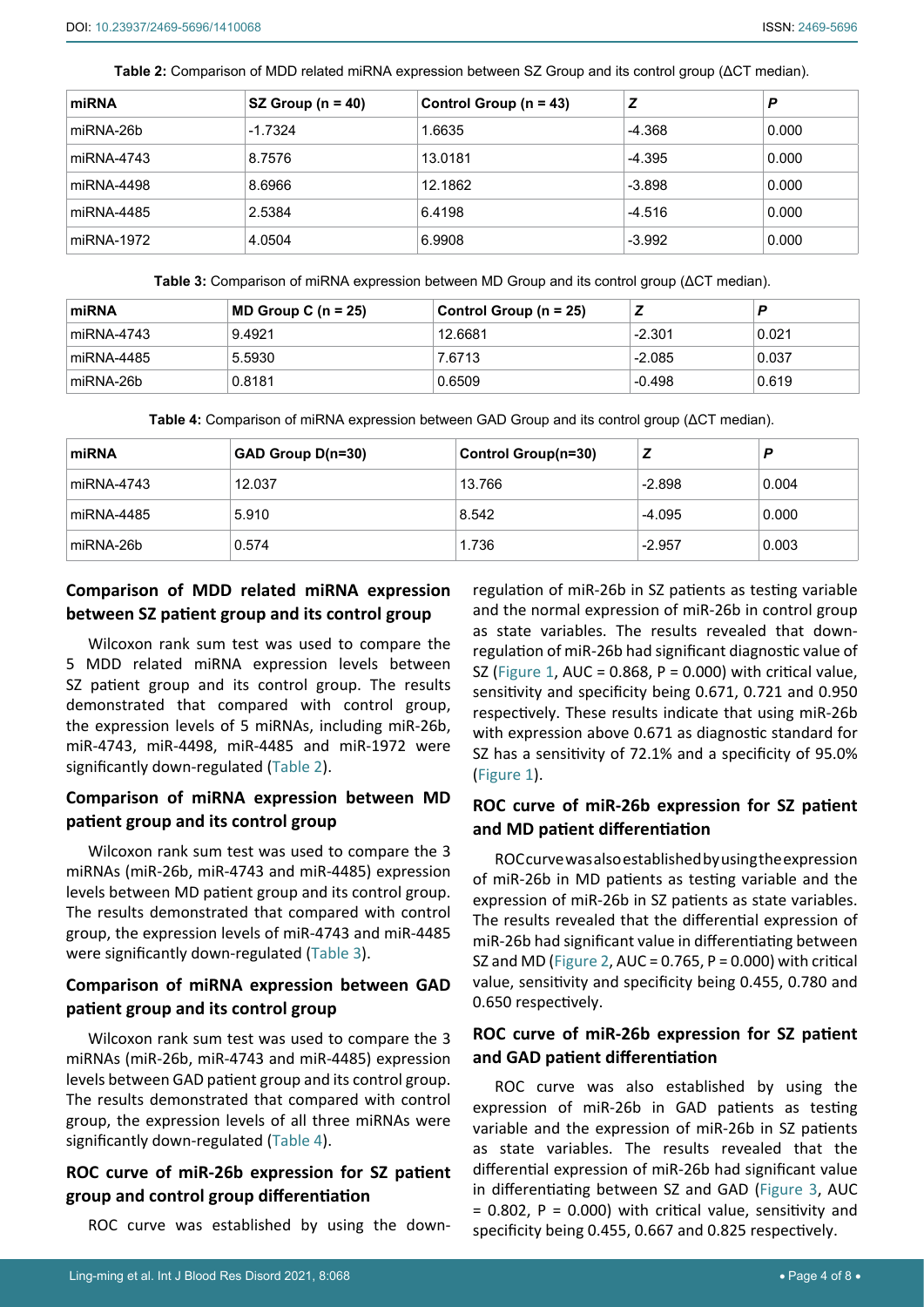



# **ROC curve of miR-26b expression for SZ patient and MDD patient differentiation**

ROC curve was also established by using the expression of miR-26b in MDD patients as testing variable and the expression of miR-26b in SZ patients as state variables. The results revealed that the

differential expression of miR-26b had significant value in differentiating between SZ and MDD (Figure 4, AUC  $= 0.629$ , P = 0.000) with critical value, sensitivity and specificity being 0.212, 0.537 and 0.675 respectively.

## **Discussion**

Studies on miRNA expression and psychiatric diseases,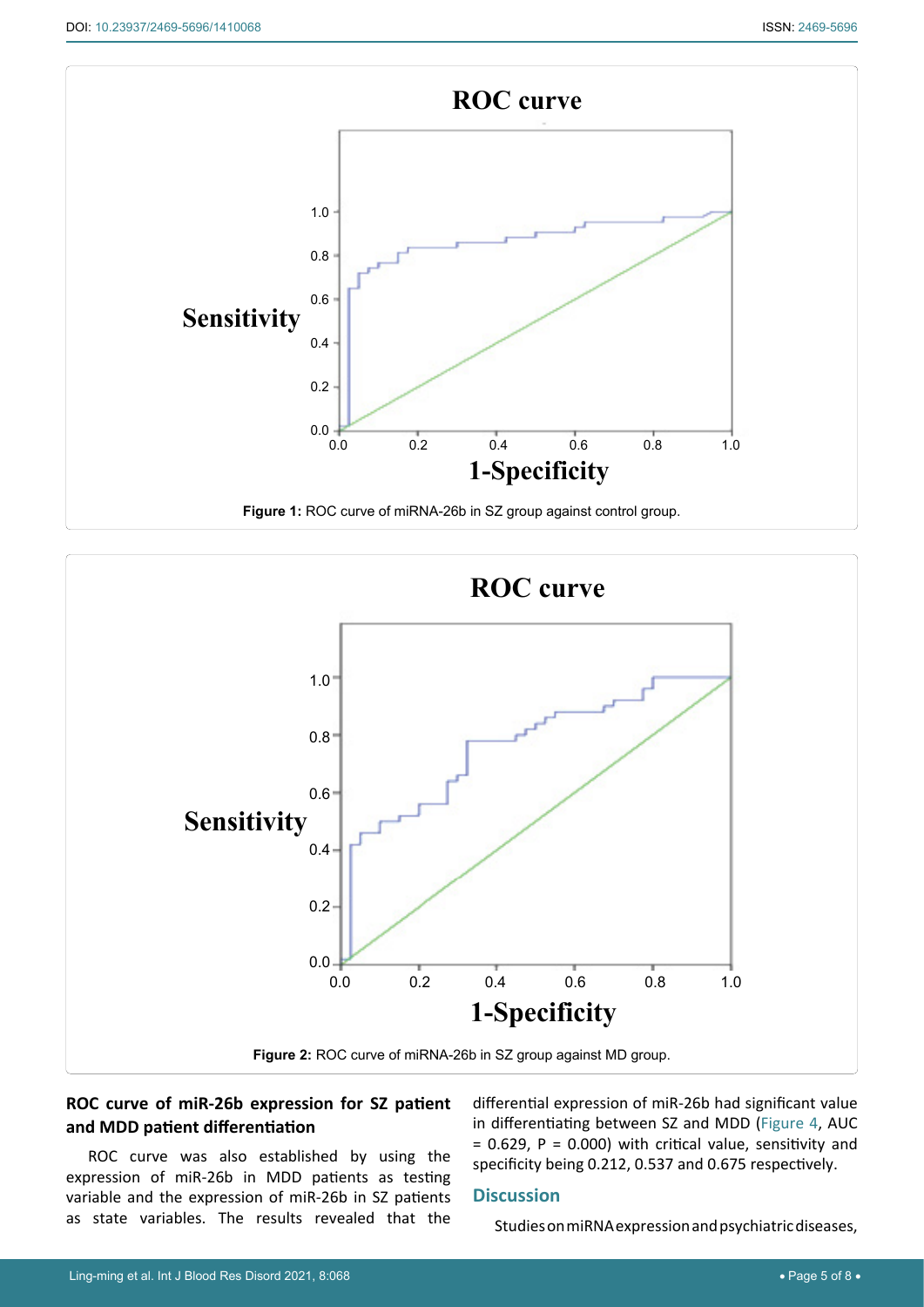



including SZ, MDD, GAD and others, have been on the increase in recent years. Duan, et al. sampled 2,610 SZ cases and 2,611 controls of European ancestry, and found that rare noncoding risk variants are associated with SZ and BP at MIR137/MIR2682 locus, with risk alleles decreasing MIR137/MIR2682 expression [[2](#page-6-1)]. Song enrolled a total of 20 schizophrenia patients absent of antipsychotics and 20 age-and gender-matched normal controls, and tested for 9 schizophreniaassociated microRNA (miR-30e, miR-34a, miR-181b, miR-195, miR-346, miR-432, miR-7, miR-132 and miR-212) expression levels in plasma using quantitative RT-PCR and for symptomatology improvement using positive and negative syndrome scale (PANSS) before and after treatment, and found that the significant down-regulation of miRNA-181b expression predicts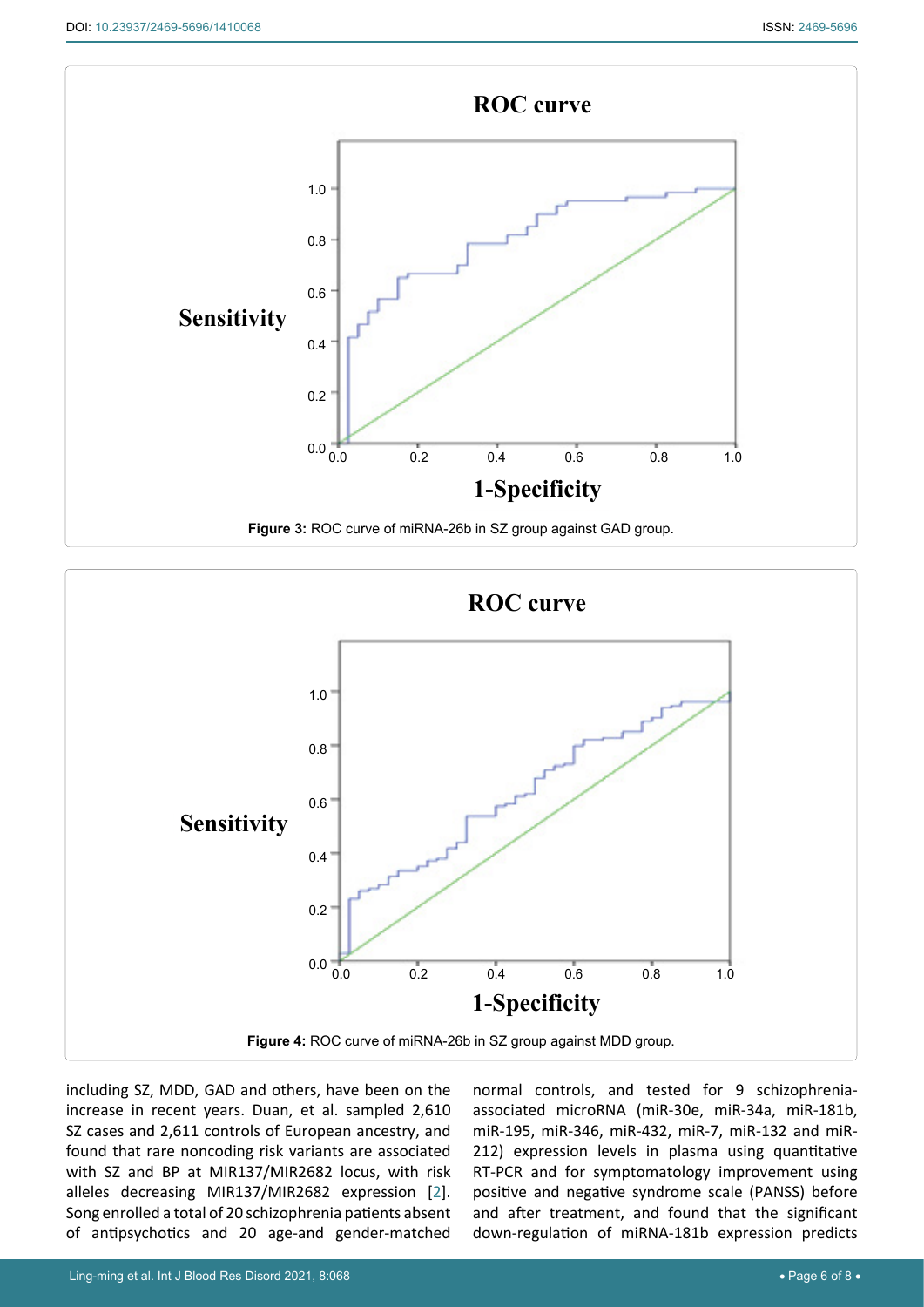improvement of negative symptoms to treatment, and thus can serve as a potential plasma molecular marker for antipsychotic responses [[10](#page-7-3)]. Fan proved that aberrant miRNA expression was involved into the molecular mechanism of MDD, and might return to normal level after antidepressant drugs treatment [[11](#page-7-4)]. Rett syndrome is a complex neurological disorder that has been associated with mutations in the gene coding for MECP2. A couple of studies have demonstrated that the transfection of miR-146a in a neuroblastoma cell line cause the downregulation of IL-1 receptor-associated kinase 1 (Irak1) levels, suggesting that the identified defect of miR-146a in Rett syndrome mice brains might be responsible for the observed upregulation of Irak1 in this model of the human disease [\[14](#page-7-9)-[16\]](#page-7-10). Yet another study used Bioinformatic analysis to identify putative gene targets for these stress-responsive microRNAs, some of which were known to be associated with stress. One of the prominent stress-induced microRNAs found in this screen, miR-34c, was further confirmed to be upregulated after acute and chronic stressful challenge and downregulated in Dicer ablated cells [\[17](#page-7-11),[18](#page-7-12)]. Based upon these studies, we can assume that miRNAs probably serve a significant role in gene modulation and regulation in psychiatric diseases.

In this study, we found that the expression of the 5 identified miRNAs (miR-26b, miR-4743, miR-4498, miR-4485 and miR-1972) in MDD patients [[11](#page-7-4)] were also up-regulated in SZ patients, suggesting the shared clinical symptoms of SZ and MDD, including apathy, lack of euphoria and attention dysfunction and others, may have common molecular genetic basis in terms of peripheral miRNA expression. Among the 3 miRNAs (miR-26b, miR-4485 and miR-4743) differentially expressed in GAD patients, miR-4485 and miR-4743 were also differentially expressed in MD patients. Joel, et al. proved that MD children may usually present symptoms of depression and anxiety [[19](#page-7-13)[-21](#page-7-14)]. Additionally, Wang, et al. found that genotyped 16 SNPs within the CMYA5 gene and performed case-control studies in 1330 schizophrenia patients, 1045 patients with major depressive disorder, and 1235 normal controls, one risk haplotype of rs16877109-rs3828611 (G-G) was associated with both schizophrenia and major depressive disorder. We can infer based upon these studies that every psychiatric disease may find its molecular genetic way back in certain miRNAs expression profiling, and some of psychiatric diseases may share common miRNAs functional pathways.

In order to differentiate diagnostic value of different miRNAs for certain psychiatric diseases, we selected miR-26b abnormally expressed in most of psychiatric diseases as a common marker for ROC curve analysis. The results demonstrated that using miR-26b as biomarker could effectively differentiate between SZ and other three psychiatric diseases, namely MDD, MD and GAD, indicating that miR-26b has significant diagnostic value for SZ.

Caputo's study [[22](#page-7-7)] demonstrated that miR-26a and miR-26b downregulate BDNF expression and that the presence of the variant alleles of two single nucleotide polymorphisms (rs11030100 and rs11030099) mapping in BDNF 39UTR specifically abrogates miRNAs targeting. Furthermore, a high linkage disequilibrium rate between rs11030100, rs11030099 and the nonsynonymous coding variant rs6265 (Val66Met), was found, suggesting a hypothesis that miR-26s mediated regulation could extend to rs6265,which proved to be closely involved into many psychiatric diseases. Upregulation of miR-26b has also been observed in neurons causes pleiotropic phenotypes that are observed in AD [\[23](#page-7-8)].

In conclusion, miR-26b has been found to differentially express in many psychiatric diseases, in SZ particularly, and differentiate SZ from other psychiatric diseases. Its neuronal pathology warrants further investigation.

## **Acknowledgements**

We sincerely thank the patients, their families, and the volunteers for their altruistic participation and services.

## **Authors' Contributions**

Ling-ming Kong & Li-yi Zhang developed the clinical design, collected and organized the participants data, and wrote the first draft of the manuscript, data processing, manuscript polish and revision. Xiao-li Zhu developed the general study design.

### **Conflict of Interest**

None.

### **References**

- <span id="page-6-0"></span>1. [Eskridge CLM, Hochberger WC, Kaseda ET, Lencer R,](https://pubmed.ncbi.nlm.nih.gov/34392106/)  [Reilly JL, et al. \(2021\) Deficits in generalized cognitive](https://pubmed.ncbi.nlm.nih.gov/34392106/)  [ability, visual sensorimotor function, and inhibitory control](https://pubmed.ncbi.nlm.nih.gov/34392106/)  [represent discrete domains of neurobehavioral deficit in](https://pubmed.ncbi.nlm.nih.gov/34392106/)  [psychotic disorders. Schizophr Res 236: 54-60.](https://pubmed.ncbi.nlm.nih.gov/34392106/)
- <span id="page-6-1"></span>2. [Duan J, Shi J, Fiorentino A, Leites C, Chen X, et al. \(2014\)](https://pubmed.ncbi.nlm.nih.gov/25434007/)  [A rare functional noncoding variant at the gwas-implicated](https://pubmed.ncbi.nlm.nih.gov/25434007/)  [mir137/mir2682 locus might confer risk to schizophrenia](https://pubmed.ncbi.nlm.nih.gov/25434007/)  [and bipolar disorder. Am J Hum Genet 95: 744-753.](https://pubmed.ncbi.nlm.nih.gov/25434007/)
- <span id="page-6-2"></span>3. [Morrow EM \(2015\) MicroRNAs in copy number variants](https://www.biologicalpsychiatryjournal.com/article/S0006-3223(14)00855-5/fulltext)  [in schizophrenia: Misregulation of genome-wide gene](https://www.biologicalpsychiatryjournal.com/article/S0006-3223(14)00855-5/fulltext)  [expression programs. Biological Psychiatry 77: 93-94.](https://www.biologicalpsychiatryjournal.com/article/S0006-3223(14)00855-5/fulltext)
- <span id="page-6-3"></span>4. [Kocerha J, Faghihi MA, Lopez-Toledano MA, Huang J,](https://pubmed.ncbi.nlm.nih.gov/19196972/)  [Ramsey AJ, et al. \(2009\) MicroRNA-219 modulates NMDA](https://pubmed.ncbi.nlm.nih.gov/19196972/)  [receptor-mediated neurobehavioral dysfunction. Proc Natl](https://pubmed.ncbi.nlm.nih.gov/19196972/)  [Acad Sci USA 106: 3507-3512.](https://pubmed.ncbi.nlm.nih.gov/19196972/)
- <span id="page-6-4"></span>5. [Diederichs S, Haber DA \(2007\) Dual role for argonautes in](https://pubmed.ncbi.nlm.nih.gov/18083100/)  [microRNA processing and posttranscriptional regulation of](https://pubmed.ncbi.nlm.nih.gov/18083100/)  [microRNA expression. Cell 131: 1097-1108.](https://pubmed.ncbi.nlm.nih.gov/18083100/)
- <span id="page-6-5"></span>6. [Gardiner E, Beveridge NJ, Wu JQ, Carr V, Scott RJ, et](https://pubmed.ncbi.nlm.nih.gov/21727898/)  [al. \(2012\) Imprinted DLK1-DIO3 region of 14q32 defines](https://pubmed.ncbi.nlm.nih.gov/21727898/)